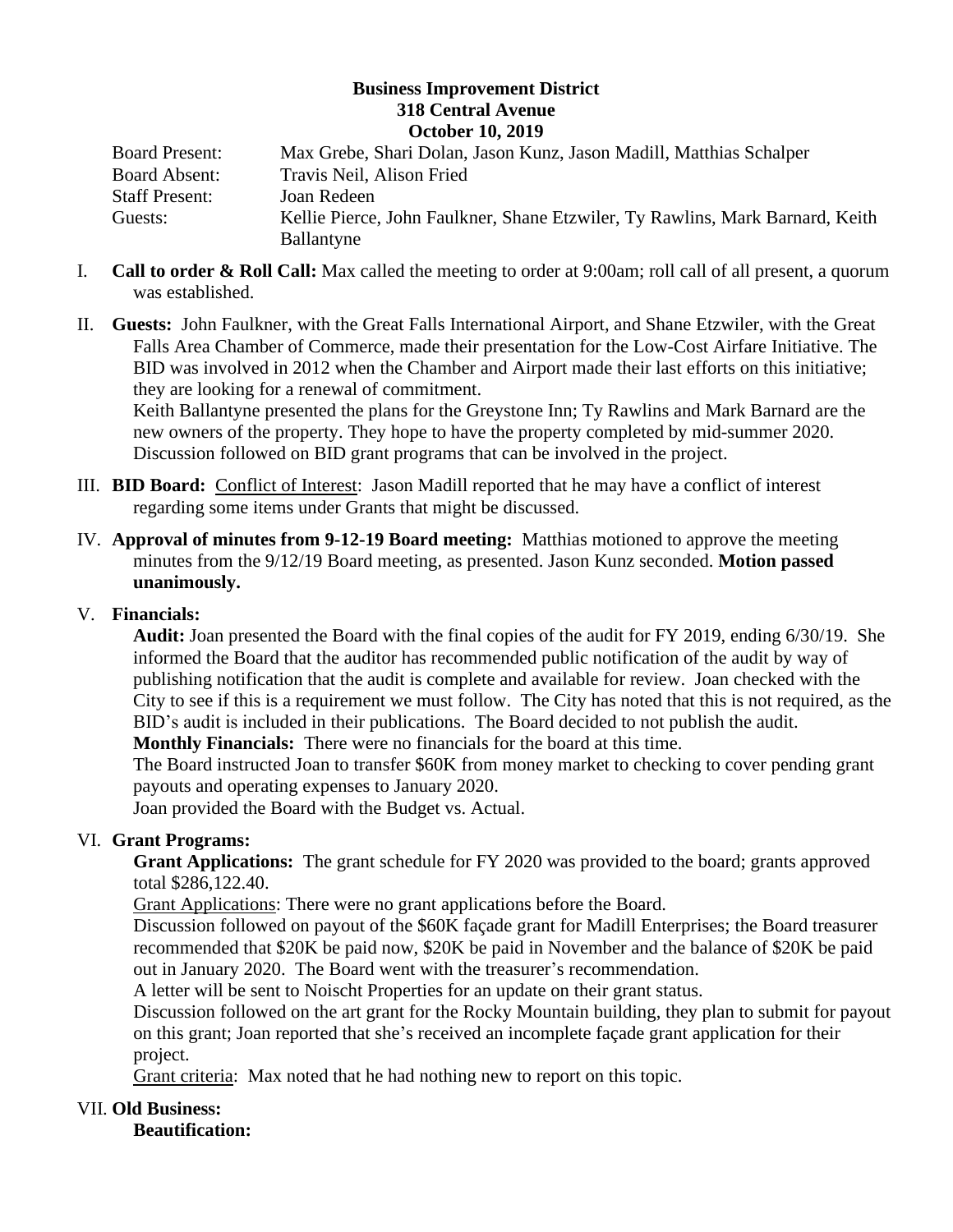ArtsFest MONTANA: Joan reported that a grant application has been submitted to Montana Tourism for ArtsFest MONTANA 2020. She added that in submitting the grant application she has committed the BID to funding. The checks received from property owners have not been cashed yet, as she's awaiting square footage measurements to know what their final fee would be.

Holiday Décor: Holiday décor will be installed no later than 11/27.

Pigeon Problem: Steve Alley has all of the OvoControl product.

Trash Enclosures: Joan reported that she's ordered several new steel trash cans.

**Chamber of Commerce – Low Cost Airfare Initiative:** Joan reported that the BID committed \$5,000 in 2012; we only funded \$2,500. They are asking for the same level of contribution from the BID. Jason Madill and Max Grebe reported that they serve on the Chamber board of directors and noted that they will abstain from the conversation and vote.

**City of Great Falls – Storm Drains:** Jim Rearden had Mike Judge call the BID with an update; Mike reported that the City is looking at capacity and the whole drainage basin; the capacity of the storm drains between  $3<sup>rd</sup>$  and  $4<sup>th</sup>$  and also capacity on  $4<sup>th</sup>$  to see if it's where it needs to be; he is also looking at the rest of the drainage basin to see if it is where it should be to maintain a larger storm. Jason Madill asked that this remain on the agenda for follow-up.

**Downtown Great Falls Association:** Kellie reported that Ghost Tours are sold out; five nights of tours with two tours per night. Ladies Night is 11/21 with fun events, shopping and giveaways from 5-8pm and restaurants doing after hour specials. Parade of Lights and Small Business Saturday is 11/30; the Stroll is 12/6. DGFA 2020 Membership information will be sent out in the next week. Joan reported that Kellie's paid members receive her email; individuals or businesses that are not members do not receive her email.

**Downtown Partnership:** Wayfinding: Joan has written an RFP for a Wayfinding plan; she plans to go public with the RFP next week.

Microvisioning: Joan reported that the public Charette was held on October 2<sup>nd</sup>, input is still being collected via a very short survey from GFDA. The DDP will meet on 10/16 and LPW will present the summary of community input; on 11/13 LPW will present their draft visions; the public will be informed of the visions at 4pm and repeated at 7pm on 11/20.

Personnel: Joan reported that she emailed the job description to the Board; she added that there has been tremendous response; the first-round interviews are scheduled for the last week of October.

**Downtown Safety Alliance:** Joan informed the Board meets next on November 5. Joan reported on the status of the GFPD Seasonal Volunteer program. Joan shared an idea that Sandi Thares came up with in regard to creating a local volunteer walk program for downtown, to have eyes downtown that can call the police, as needed. Joan noted that volunteers would have shirts and she would need to figure out a way to track their volunteer hours; this idea has not been shared with the Safety Alliance yet. Joan reported that 64 people attended the Emergency Preparedness Forum; a survey is being sent out to all attendees to seek their input on future events.

**Montana Downtown Conference:** Joan reported that she is registered to attend this year's conference in Missoula, it is being held October 23-25. The Downtown office will be closed. Kellie, Travis and some city staff members are attending.

**Parking Commission:** Joan reported that the Parking Commission did not meet in September; if they meet in October, they would 10/17.

**Personnel:** Joan reported that she will be out of the office tomorrow, 10/11. Our seasonal ambassadors work will wrap up on 10/31; one ambassador will be picking up our Coins for a Cause on a regular basis through the winter months. New job descriptions will be created over the winter months and hiring will take place next spring. Geranios is on board for snow removal and knows to do removal when we receive 2 inches of snow.

**Work Plan 2020:** The Work Plan for FY 2020 is being followed.